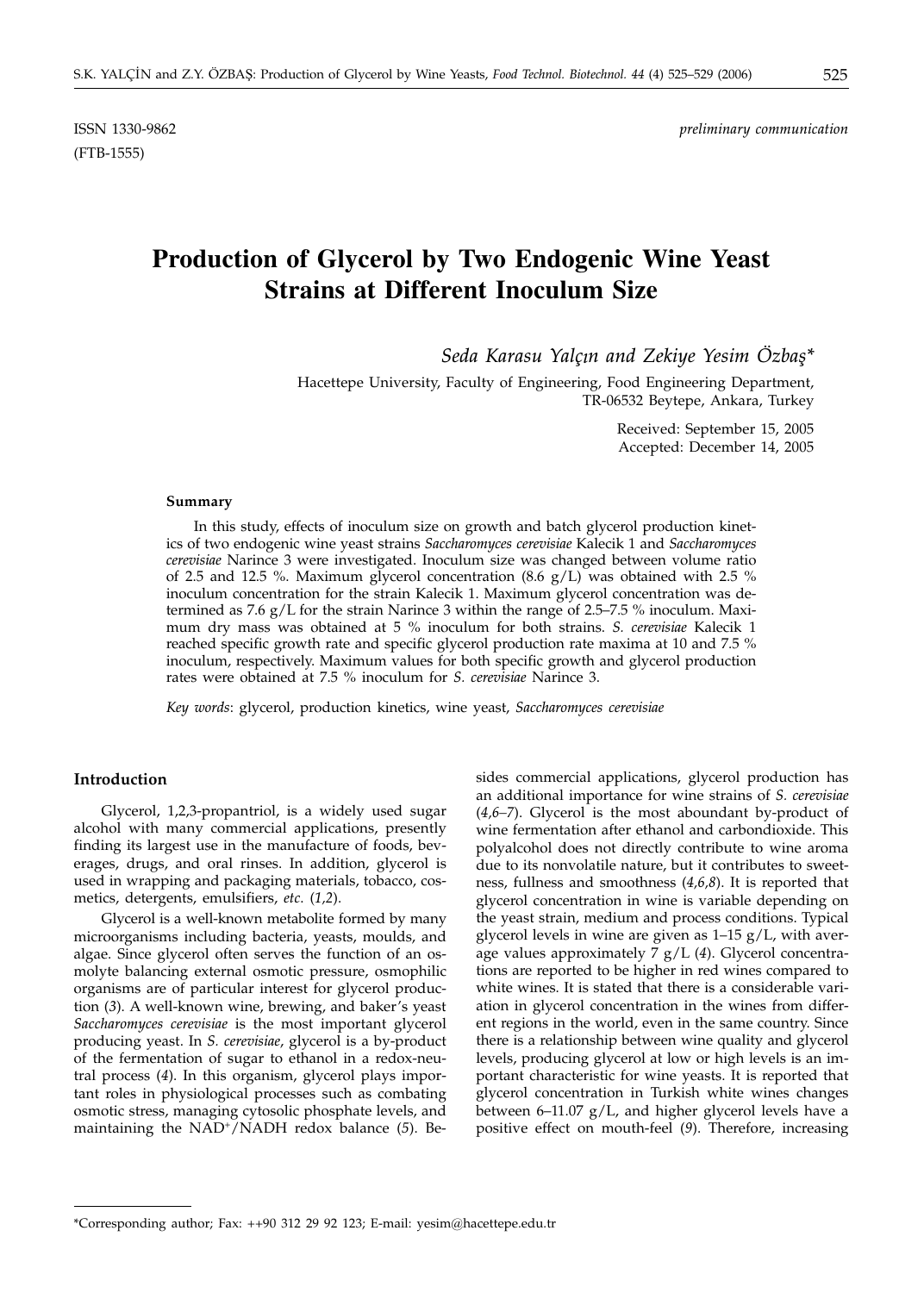glycerol production is of concern for wine makers to improve the quality of certain wines (*6*,*7*). This can be achieved by selecting high glycerol producing strains, or optimizing cultivation conditions.

This is a comparative study determining glycerol production levels of two endogenic wine yeast strains, *Saccharomyces cerevisiae* Kalecik 1 and *Saccharomyces cerevisiae* Narince 3, and demonstrating the influence of inoculum size on growth and glycerol production kinetics of these yeasts.

# **Materials and Methods**

## *Yeast strains*

Two endogenic wine yeast strains *Saccharomyces cerevisiae* Kalecik 1 and *Saccharomyces cerevisiae* Narince 3 were used in the study. These yeasts were isolated from Kalecik Karası and Narince grapes grown in Turkey, red and white grape varieties, respectively. These grapes are commercially used for the production of wine in Turkey, as well as Kalecik 1 and Narince 3 strains. The strains were obtained from the University of Ankara, Turkey. The yeasts were kept as stock culture at  $4 \degree C$  on yeast extract malt extract glucose (YMG) agar consisting of (in g/L): yeast extract 10 (Lab M, UK), malt extract 10 (Lab M, UK), glucose 20 (Merck, Germany), and agar 15 (Lab M, UK).

# *Preparation of inocula and fermentation medium*

Cultures stored in YMG agar were activated in the same medium by maintaining consequtive transfers. The inocula used in the experiments were prepared by incubation at 30 °C for 24 h in a medium containing (in  $g/L$ ): glucose 20 (Merck, Germany), yeast extract 1 (Lab M, UK),  $KH_2PO_4$  1 (Carlo Erba, Italy), and  $MgSO_4$ :7H<sub>2</sub>O 0.5 (Pancreac, Spain). The experiments were carried out by using a fermentation medium containing 300 g/L of initial glucose. Other components of the fermentation medium were the same as the medium used for the preparation of inoculum. The medium was sterilized in an autoclave at 121 °C for 10 min. Initial pH of the medium was adjusted to 4 by using 0.1 M HCl (Riedel-De Häen, Germany) in order to obtain a medium with a pH value resembling grape juice.

#### *Equipment and fermentation conditions*

Fermentations were run in water bath shakers using cotton-plugged flasks containing 250 mL of fermentation medium. The yeasts were inoculated separately to the fermentation medium at inoculum volume ratio between 2.5–12.5 %. The volume of inoculum that would be transferred was calculated based on the total volume (250 mL) of fermentation medium. Experiments were carried out at constant temperature of 30 °C, with a shaking rate of 70 strokes/min.

## *Biomass determination*

Dry mass of the yeast was determined spectrophotometrically by using wet mass-absorbance and wet mass- -dry mass calibration curves which had been prepared before. During the experiments, samples were taken

from the fermentation medium at specific time intervals, and centrifuged at 5000 rpm for 25 min. Precipitate was used for determining dry mass spectrophotometrically at 500 nm (UV 210PC Shimadzu and Bausch & Lomb Spectronic 20). Supernatant was used for glycerol analysis.

#### *Glycerol analysis*

Glycerol concentration in the fermentation medium was determined by periodate-chromotropic acid analysis method (*3*,*10*). Supernatant of centrifuged samples was used for glycerol analysis spectrophotometrically at 570 nm.

#### *pH measurement*

Measurement of pH of the fermentation medium was done by using Jenway 3010 model pH meter.

# *Determining the effects of inoculum size on growth and glycerol production kinetics of the strains*

Effects of inoculum size (*I*) were investigated in water bath shakers. For both of the strains, specific microbial growth rates (*m*), specific glycerol production rates  $(v_{\varphi})$ , maximum glycerol concentrations  $(P_{\rm m})$ , maximum dry mass  $(X_m)$ , and glycerol yields  $(Y_{P/S_n})$  were calculated. Specific microbial growth rates were determined from the graphs of the changes of dry mass with fermentation time. Specific growth rate values were calculated from the logarithmic plots of the dry mass data versus time. Specific glycerol production rates  $(v_g)$  were calculated from the following relationship by using the changes in glycerol concentration and dry mas with time:

$$
v_{\rm g} = \frac{1}{x} \cdot \frac{dP}{dt} \tag{1/}
$$

Maximum values of the specific glycerol production rates (*u*) were also determined in the experiments.

Glycerol yields were calculated according to Eq. 2:

$$
Y_{P/S_0} = \frac{P_m}{S_o} \cdot 100 \qquad \qquad /2/
$$

#### *Statistical analysis*

Non-linear regression analysis was performed for derivation of equations by using SPSS 10 statistical package program.

## **Results**

During the incubation time, changes in glycerol concentration and dry mass for both of the strains were determined at specific time intervals. Variations in glycerol concentration and dry mass of *S. cerevisiae* Kalecik 1 during fermentation time for each inoculum percentage are shown in Fig. 1. Glycerol concentrations were found to be higher at low inoculum levels. The decrease in glycerol concentration at 12.5 % inoculum can be observed in Fig. 1. There was an apparent increase in cell concentration at 5 % inoculum. It was found that *S. cerevisiae* Kalecik 1 reached maximum specific growth rate at 10 % inoculum volume ratio (Fig. 2). Maximum specific glycerol production rate was obtained in the medium containing 7.5 % inoculum volume ratio (Fig. 2).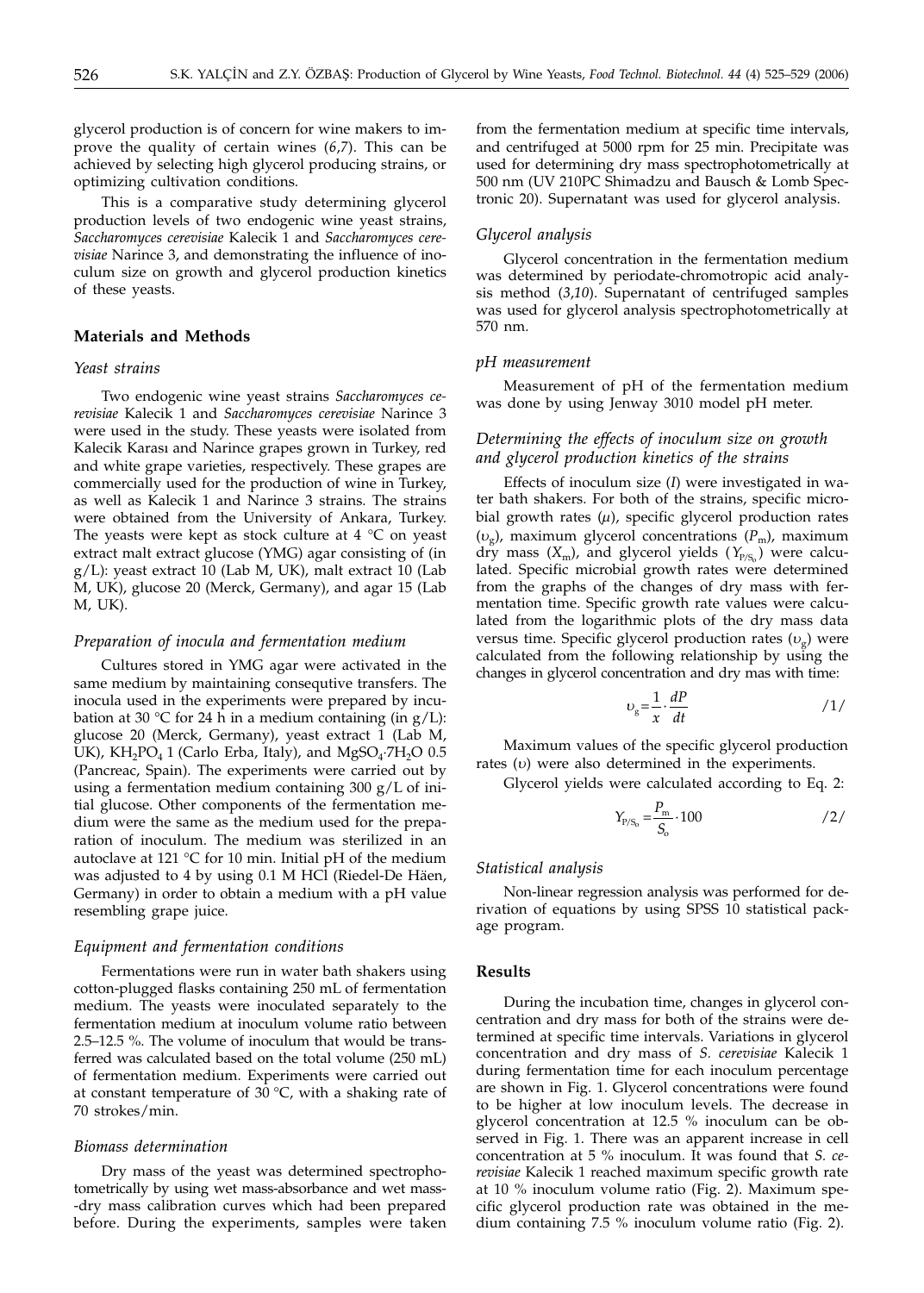

**Fig. 1.** Variations in glycerol production (a) and dry mass (b) of *S. cerevisiae* Kalecik 1 with different inoculum size



**Fig. 2.** Variation in specific growth and glycerol production rates related to inoculum size for *S. cerevisiae* Kalecik 1 (*m*=specific growth rate (O),  $1/h^{-1}$ ; *v*=specific glycerol production rate ( $\blacksquare$ ),  $\sigma$  glycerol/( $\sigma$  biomass-b); *I*=inoculum size %) g glycerol/(g biomass·h); *I*=inoculum size, %)

The polynomial model was estimated for the experimental data of both specific growth and glycerol production rates related to inoculum size by using non-linear regression method. Fig. 2 shows the model outputs and the experimental values of the specific growth and glycerol production rate as a function of inoculum size for *S. cerevisiae* Kalecik 1. The equations obtained by non-linear regression method for the strain Kalecik 1 are shown below:

$$
v = -0.000224 \cdot I^3 + 0.0031 \cdot I^2 + 0.0059 \cdot I + 0.097
$$
 /3/  
\n
$$
R^2 = 0.950
$$

$$
\mu = -0.00030 \cdot I^3 + 0.0066 \cdot I^2 - 0.033 \cdot I + 0.135 \tag{4/}
$$
  

$$
R^2 = 0.913
$$

The obtained  $R<sup>2</sup>$  coefficients show that the estimated model adequately fits the experimental data.

Effects of inoculum size on maximum glycerol concentration, maximum dry mass, and glycerol yield for the strain Kalecik 1 are shown in Table 1. There was not any important change in glycerol yields (Y<sub>P/S</sub>) and maximum glycerol concentrations (P<sub>m</sub>) between inoculum volume ratios of 2.5–7.5 %. Glycerol yield was lower at 12.5 % inoculum than the other inoculum levels. Maximum dry mass  $(X_m=3.4 \text{ g/L})$  was obtained at 5.0 % inoculum volume ratio for *S. cerevisiae* Kalecik 1.

Table 1. Effects of inoculum size on maximum glycerol concentration, maximum dry mass, and glycerol yield for *S. cerevisiae* Kalecik 1

|      | $P_{\rm m}$ | $X_{\rm m}$ | $Y_{P/S_o}$ |
|------|-------------|-------------|-------------|
| $\%$ | g/L         | g/L         | $\%$        |
| 2.5  | 8.6         | 2.6         | 2.87        |
| 5.0  | 8.5         | 3.4         | 2.83        |
| 7.5  | 8.5         | 2.6         | 2.83        |
| 10.0 | 8.3         | 2.5         | 2.77        |
| 12.5 | 7.5         | 2.4         | 2.50        |

*I*=inoculum size, *P*m=maximum glycerol concentration, *X*m=maximum dry mass, *Y*<sub>P/So</sub>=glycerol yield

For the strain Narince 3, the results of the changes in glycerol concentration and dry mass during fermentation time are shown in Fig. 3. Glycerol concentrations were found to be similar for each inoculum size until the



**Fig. 3.** Variations in glycerol production (a) and dry mass (b) of *S. cerevisiae* Narince 3 at different inoculum size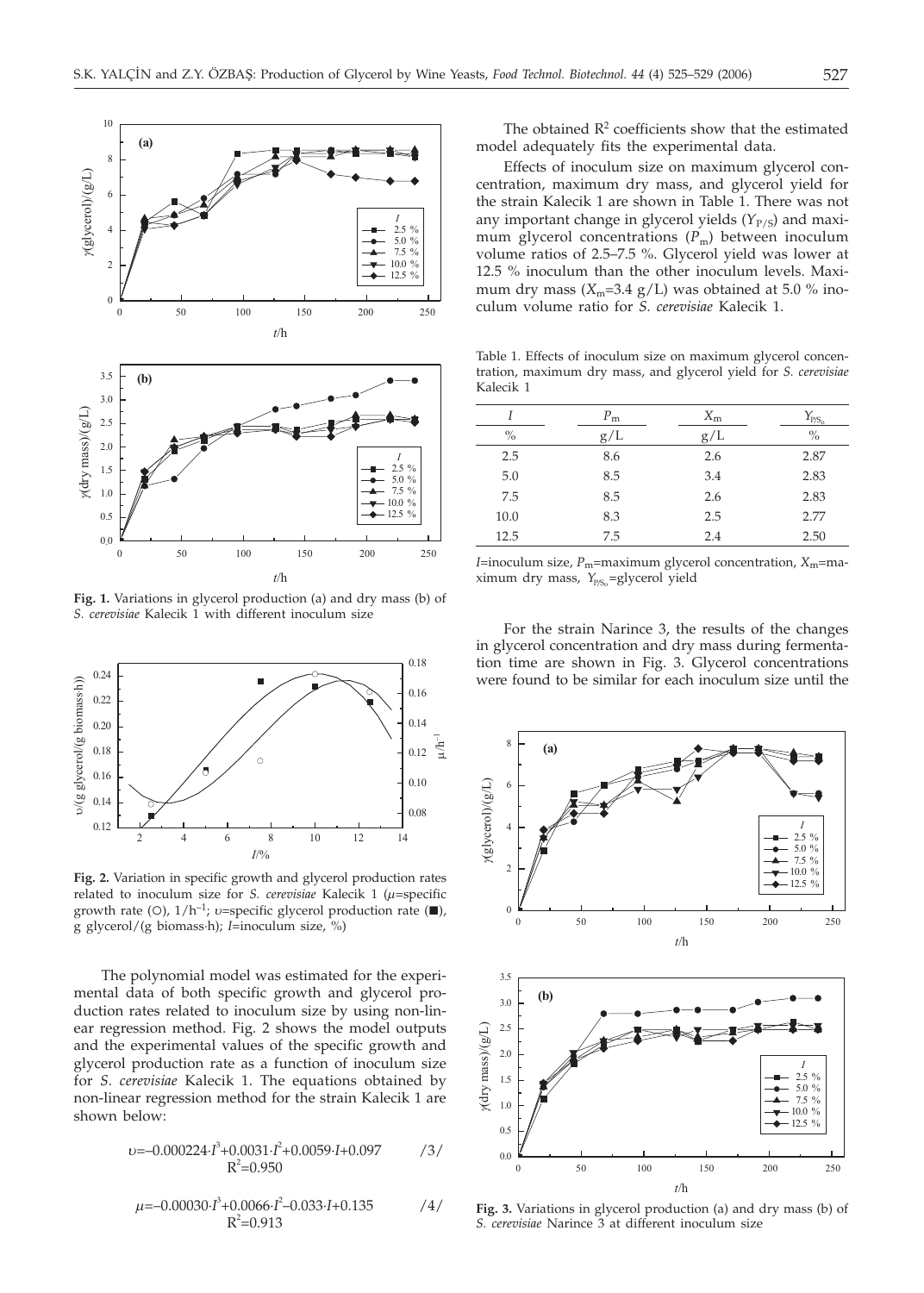191th hour. In the media containing 5 and 10 % inoculum, glycerol concentrations decreased after 191 h. It can be seen from Fig. 3 that the best results for cell growth were obtained at 5 % inoculum. Maximum levels for both specific growth and glycerol production rates were obtained in the medium containing 7.5 % inoculum volume ratio (Fig. 4).



**Fig. 4.** Variation in specific growth and glycerol production rates related to inoculum size for *S. cerevisiae* Narince 3 (*m*=specific growth rate (O),  $1/h^{-1}$ ; *v*=specific glycerol production rate ( $\blacksquare$ ),  $\alpha$  glycerol  $\ell(\alpha)$  biomass b): *I*-inoculum size %) g glycerol/(g biomass·h); *I*=inoculum size, %)

The polynomial model was estimated for representation of the experimental data belonging to Narince 3 strain. The equations which represent the relation of specific growth rate and glycerol production rate of *S. cerevisiae* Narince 3 with inoculum size were obtained by using non-linear regression analysis, and are shown below:

$$
v=0.000228 \cdot I^4 - 0.0069 \cdot I^3 + 0.0678 \cdot I^2 - 0.2354 \cdot I + 0.3767 \quad /5 / R^2 = 1.000
$$
\n
$$
\mu = 4.27 \cdot 10^{-6} \cdot I^3 - 0.00216 \cdot I^2 + 0.03209 \cdot I + 0.05456 \quad /6 / R^2 = 0.925
$$

It is clear from the  $R^2$  coefficients of Eqs. 5 and 6 that the estimated model adequately fits the experimental data. The curve fittings belonging to the obtained models are represented in Fig. 4, which also shows the validity of the estimated model.

The change in maximum glycerol concentration for *S. cerevisiae* Narince 3 was not found to be important between 2.5–7.5 % inoculum volume ratios, as shown in Table 2. Glycerol yields were nearly constant in the above mentioned inoculum range. Maximum dry mass of 3.1 g/L was obtained at 5 % inoculum volume ratio.

Table 2. Effects of inoculum size on maximum glycerol concentration, maximum dry mass, and glycerol yield for *S. cerevisiae* Narince 3

|               | $P_{\rm m}$ | $X_{\rm m}$ | $Y_{P/S_{\alpha}}$ |
|---------------|-------------|-------------|--------------------|
| $\frac{0}{0}$ | g/L         | g/L         | $\frac{0}{0}$      |
| 2.5           | 7.6         | 2.5         | 2.53               |
| 5.0           | 7.6         | 3.1         | 2.53               |
| 7.5           | 7.5         | 2.4         | 2.50               |
| 10.0          | 6.5         | 2.5         | 2.17               |
| 12.5          | 7.4         | 2.5         | 2.47               |

*I*=inoculum size, *P*<sub>m</sub>=maximum glycerol concentration, *X*<sub>m</sub>=maximum dry mass, *Y*<sub>P/S</sub><sub>o</sub>=glycerol yield

# **Discussion**

Firstly, this study shows that both of the wine yeasts are glycerol producing strains at sufficient amounts. When the results of maximum glycerol concentrations are examined, it can be seen that *S. cerevisiae* Kalecik 1 produces glycerol at higher concentrations than *S. cerevisiae* Narince 3. There was not a considerable change in glycerol concentrations between 2.5–7.5 % inoculum volume ratios for both strains. There was a similarity between the obtained specific glycerol production rate values of the two strains. Maximum specific growth rates were obtained at inoculum volume ratio of 10 % for the strain Kalecik 1, and 7.5 % for the strain Narince 3. When 5 % inoculum volume ratio was used, maximum values for dry mass were obtained for both strains. It is a well- -known fact that the density of the used inoculum directly influences the duration of the lag phase, specific growth rate, biomass yield, sporulation, and the quality of the final product in commercial industrial fermentation processes (*11*). It has been reported that high initial cell concentration in the production medium may result in a rapid consumption of oxygen and other nutrients. Consequently, limitation of some nutrients and dissolved oxygen may occur resulting in low growth rate and cell concentration (*12*). Therefore, this can be a reason for the decrease in dry mass and specific growth rate values at high inoculum levels in our study. Our results regarding the glycerol concentrations are in agreement with those obtained in a study performed with the yeast *Candida glycerinogenes* (*3*). In that study, it was reported that different volume ratios of inoculum ranging between 2–8 % did not significantly affect the glycerol concentration. In a study carried out by Vijaikishore and Karanth (*13*), a decrease in glycerol yield was observed when inoculum concentration (dry cell) was increased from 0.312 to 0.937 %  $(g/100 \text{ mL media})$ . It was reported that lower glycerol production levels at higher biomass concentrations can be partly attributed to the limitation of oxygen, causing suboptimal aeration levels. As the inoculum size increases, the demand for oxygen by the cells increases proportionally. Since the oxygen solubility is constant, this increase in oxygen requirement cannot be provided on the shaker, and under such oxygen-starved conditions, the metabolic pathway is switched toward more ethanol formation (*13*). These inadequate aeration levels can trigger anaerobic metabolism and give reduced glycerol yields. So, it is thought that this might be the reason for the decrease in glycerol concentrations, glycerol yields, and specific glycerol production rates at high inoculum concentrations in our study.

It is known that glycerol production could be controlled by the choice of optimized cultivation conditions or selection of appropriate strains. There are several studies indicating the effect of yeast strain on glycerol production (*5*,*6*). It is demonstrated in a study that obtaining a high glycerol content in wine requires the selection or improvement of yeast strains for high glycerol production rather than the control of growth and cultivation conditions. The difference in the effect of the yeast strains can also be observed from our study. This study pointed out some biochemical characteristics of two different wine yeasts at different inoculum size in a syn